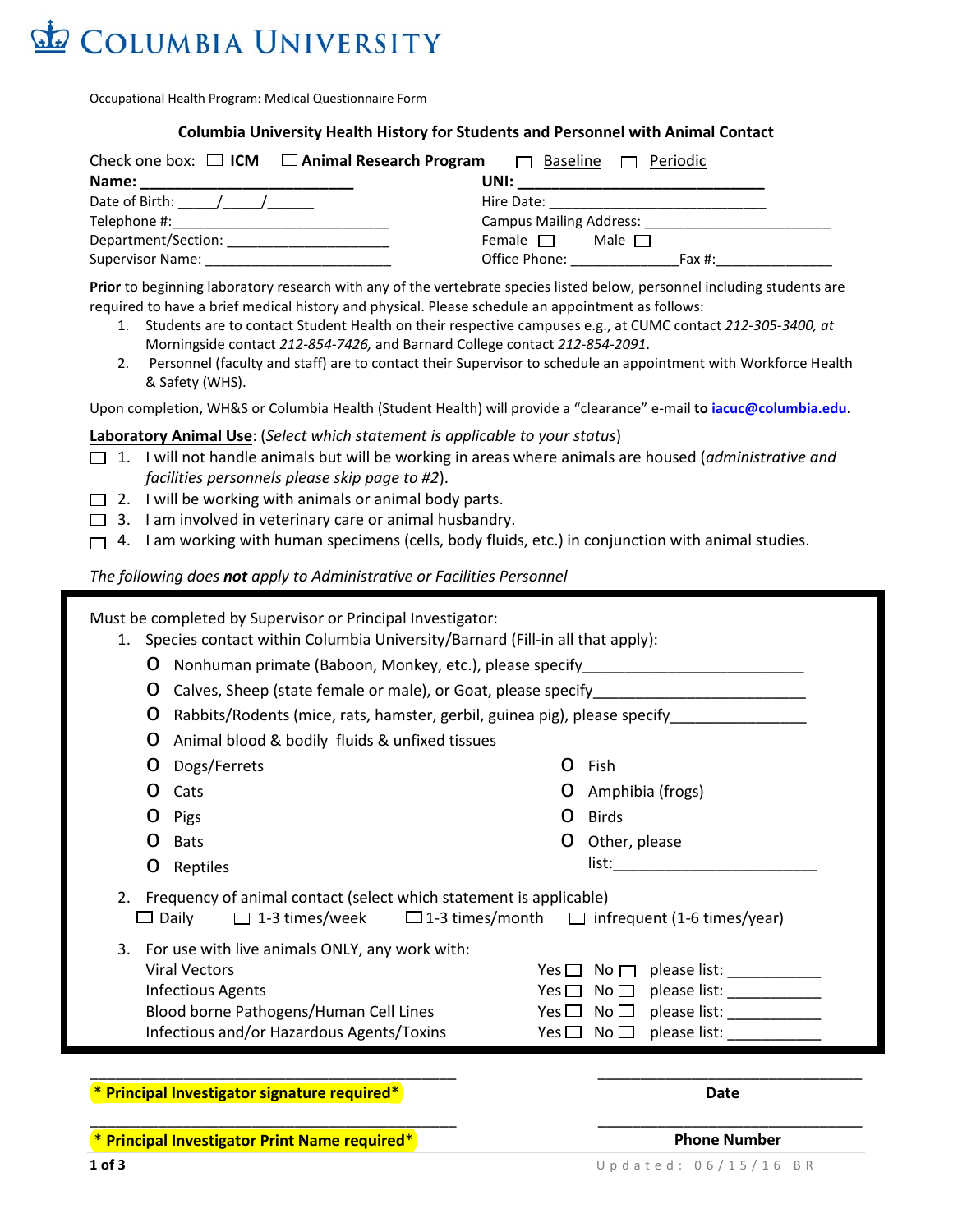# COLUMBIA UNIVERSITY

## **Must be completed by personnel including students**:

|    | 1. Are you taking any prescription medication? $\Box$ Yes $\Box$ No                                                                 |  |
|----|-------------------------------------------------------------------------------------------------------------------------------------|--|
|    |                                                                                                                                     |  |
| 2. | Are you immunosuppressed or taking any immunosuppressant drugs? □ Yes □ No                                                          |  |
|    | Have you had a splenectomy? $\Box$ Yes $\Box$ No                                                                                    |  |
| 3. | Do you have any allergies to animals, birds, food, latex/rubber products, or chemicals? □ Yes □ No                                  |  |
|    | If yes, please explain:                                                                                                             |  |
|    | (Employees with suspected work related allergies will be evaluated and be referred to the appropriate health care provider by WH&S) |  |
| 4. | Do you have asthma?<br>$\Box$ Yes<br>$\Box$ No                                                                                      |  |
| 5. | If female, are you pregnant? $\Box$ Yes<br>$\Box$ No                                                                                |  |
| 6. | If you are in contact with sheep:                                                                                                   |  |
|    | Do you have valvular heart disease, congenital heart defects or prosthetic heart valves? $\square$ Yes $\square$ No                 |  |
|    | 7. Do you have pre-existing hepatitis? $\Box$ Yes<br>$\Box$ No                                                                      |  |
|    | 8. Have you ever had arthritis? $\Box$ Yes $\Box$ No                                                                                |  |
|    | 9. Have you ever been diagnosed as having a hernia? $\Box$ Yes $\Box$ No                                                            |  |
|    | 10. Have you ever had back trouble or pain that required treatment or loss of time at work? $\Box$ Yes $\Box$ No                    |  |
|    | 11. Do you have any current health problems that may interfere with your duties at work? $\Box$ Yes $\Box$ No                       |  |
|    | If yes, please describe: International control of the set of the set of the set of the set of the set of the s                      |  |
|    | 12. Do you have contact with animals outside of work (i.e. pets, wild animals, farm animals)? $\Box$ Yes $\Box$ No                  |  |
|    |                                                                                                                                     |  |
|    | 13. Have you ever contracted an illness or had a serious injury from an animal or in animal-related work?                           |  |
|    | $\Box$ Yes $\Box$ No                                                                                                                |  |
|    | If yes, please explain in detail: explained a state of the state of the state of the state of the state of the                      |  |
|    |                                                                                                                                     |  |
|    | 14. What is the date of your most recent tetanus vaccine (TT, TD, or TDAP) booster?                                                 |  |
|    | 15. Have you completed a rabies vaccination (3 doses) series? $\Box$ Yes $\Box$ No If YES, when?                                    |  |
|    | Have you ever had a rabies booster? □ Yes □ No If YES, when?                                                                        |  |
|    | 16. If you are in contact with nonhuman primates:                                                                                   |  |
|    | Have you ever had tuberculosis? $\Box$ Yes<br>$\square$ No                                                                          |  |
|    | Have you been vaccinated (BCG) for tuberculosis? $\Box$ Yes $\Box$ No                                                               |  |
|    | Have you had a positive reaction to a tuberculin test? $\Box$ Yes $\Box$ No                                                         |  |
|    | If you have had a positive reaction to a tuberculin skin test:                                                                      |  |
|    |                                                                                                                                     |  |
|    | Dates of treatment for Latent TB:                                                                                                   |  |
|    | 17. Please note any other health history you consider significant:                                                                  |  |
|    |                                                                                                                                     |  |
|    |                                                                                                                                     |  |
|    |                                                                                                                                     |  |
|    | 18. Does this study involve travel outside of the United States? $\Box$ Yes $\Box$ No                                               |  |
|    | If YES, contact Student Health for Travel Assessment prior to travel.                                                               |  |

19. *If working with Infectious and/or Hazardous Agents/Toxins*: Are you required to use a respirator?  $\Box$  Yes  $\Box$  No If **YES**, a separate medical questionnaire **MUST** be completed at WH&S or Columbia Health prior to fit testing.